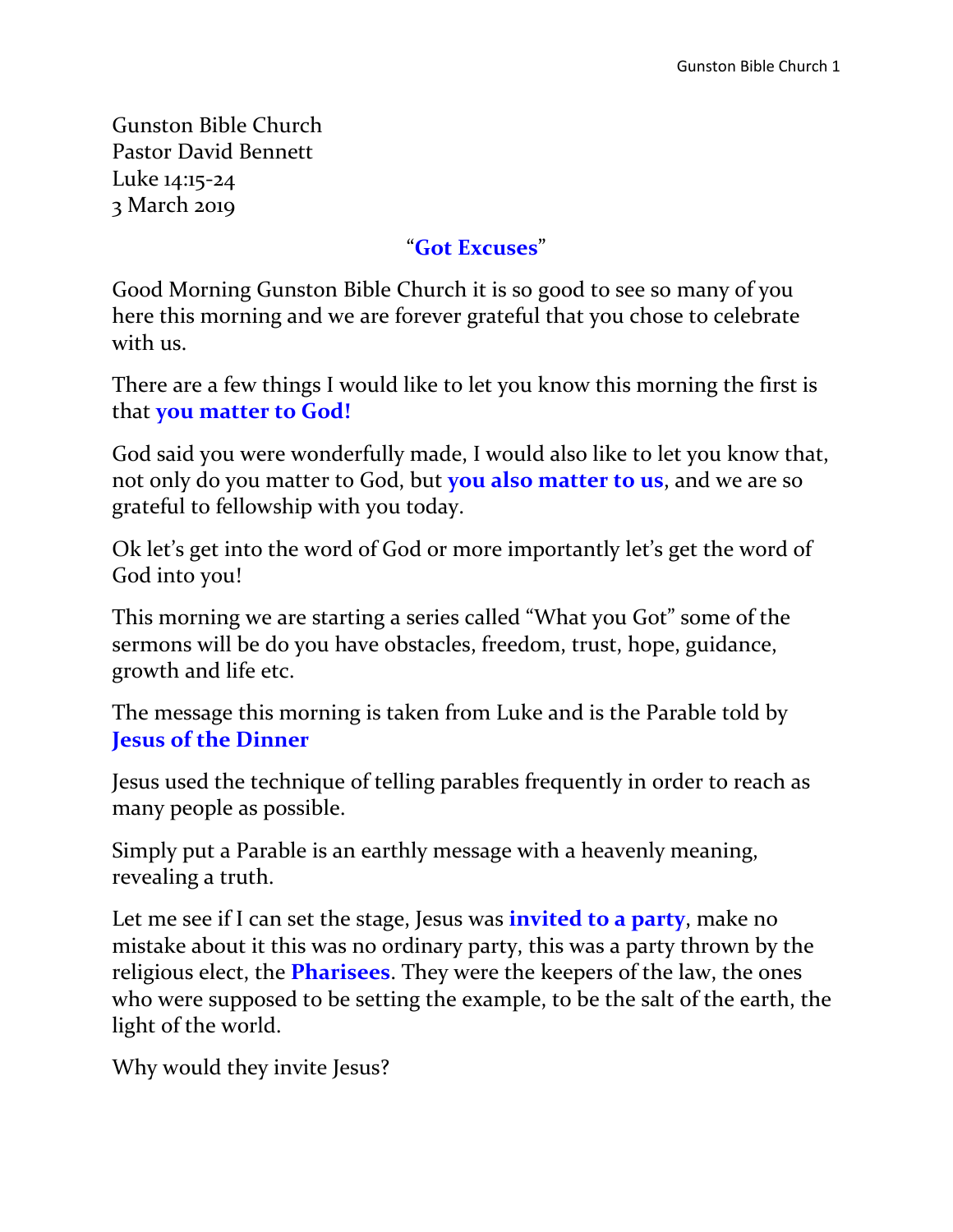They saw him, but they **didn't know him**, they had witnesses his preaching but had never embraced him.

They knew he was different from anyone that had ever met; anyone could see he was…

- special, he was **different**
- $\checkmark$  he performed **miracles**, brought the **dead** back to life
- healed the **leapers**, walked on **water**
- made the **blind** to see, the **deaf** to hear
- $\checkmark$  he spoke with **Authority**

Jesus **challenged them**.

- $\checkmark$  He challenged them on their desire for position
- $\checkmark$  He challenged them on who to bring into their homes

They saw him but didn't know who he was, they were **curious**, they were examining him…

Many of you here today may be **examining church**, you have seen it, but haven't quiet embraced it. You are not quite sure what it all about…

The Jews pictured their future kingdom as a great feast with the patriarchs as honored guest, and so Jesus **used this picture** to illustrate the importance of accepting God's invitation to **"Salvation's Supper."** 

Salvation is a **feast**, not a funeral, everything we need has already been provided, all we have to do is accept the invitation, to come and be filled!

Ok for time's sake we are going to try and get back to the parable

We will start at **Luke 14:15…**

#### **15 "***When one of those who reclined at table with him heard these things, he said to him, "Blessed is everyone who will eat bread in the Kingdom of God!"*

Remember Jesus could **read their mind**, he could see into their hearts, and knew they were examining him, and he responded.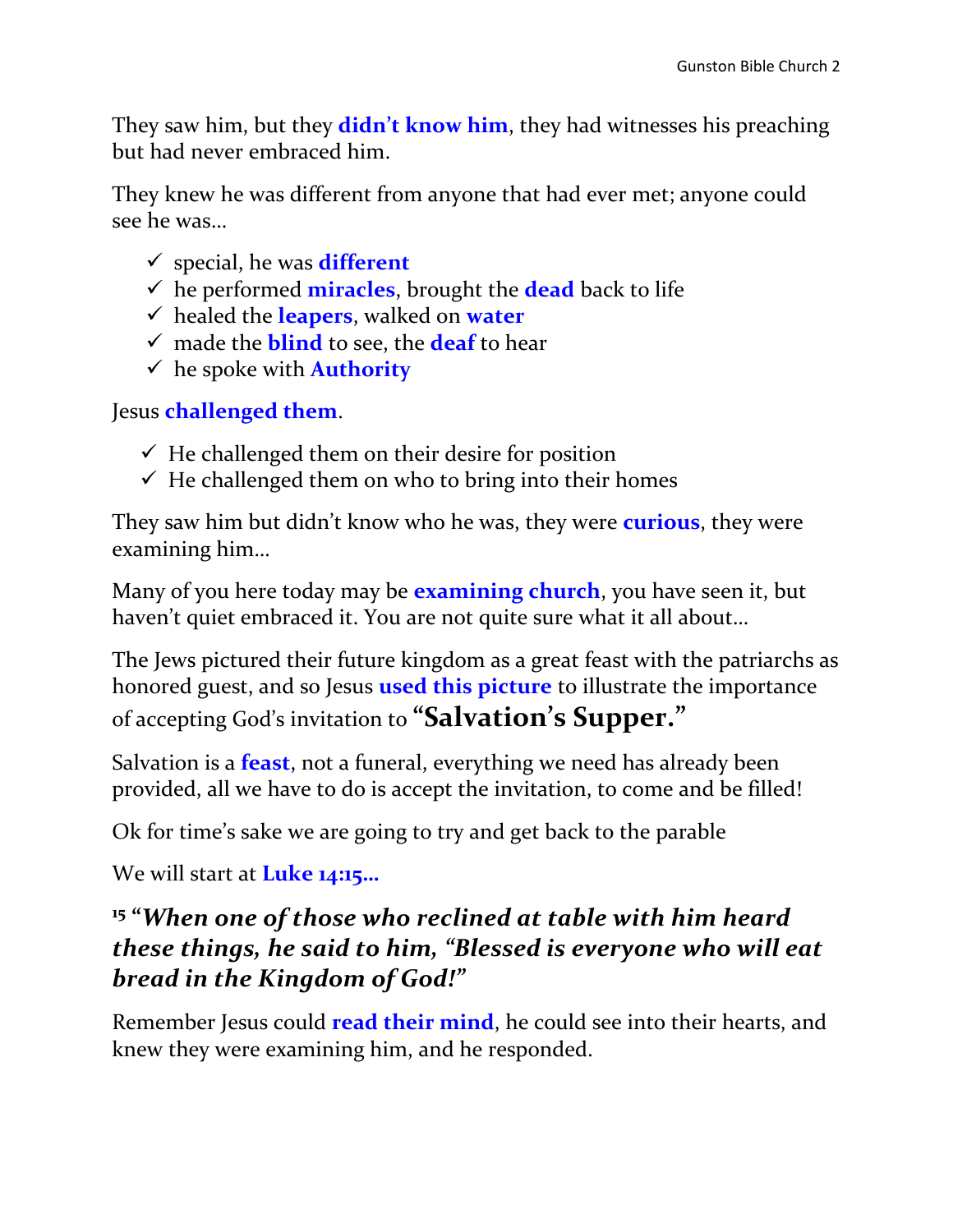## **16 "***But he said to him, "A man once gave a great banquet and invited many.***"**

Ok let me once again set the stage for what is happening at this time…

The party Jesus was talking about was a big one it was a banquet, what typically happened during that time was people would send out invitations to get a **commitment** for the party or event and once they had the required amount of people who confirmed their commitment to come they would then be told, **OK** now that we have enough **committed people** we will let you know when and where the event will be once we have worked out the logistics first. So once all the arrangements are done I will let you know…

So we will pick up the parable with verses 17 and 18.

**<sup>17</sup> "***And at the time for the banquet he sent his servant to say to those who had been invited, 'Come, for everything is now ready.' <sup>18</sup> But they all alike began to make excuses. The first said to him, 'I have bought a field, and I must go out and see it. Please have me excused.'*

Remember they had **already accepted** the invitations; they had previously made the commitment so the host could now make the preparations for the number that had accepted.

Now pay attention to the excuses they gave…

**Excuse Number one…**

**<sup>18</sup> "… The first said to him, 'I have bought a field, and I must go out and see it. Please have me excused."**

**Excuse Number two…**

**19 "***And another said, 'I have bought five yoke of oxen, and I go to examine them. Please have me excused.'*

**Excuse Number three…**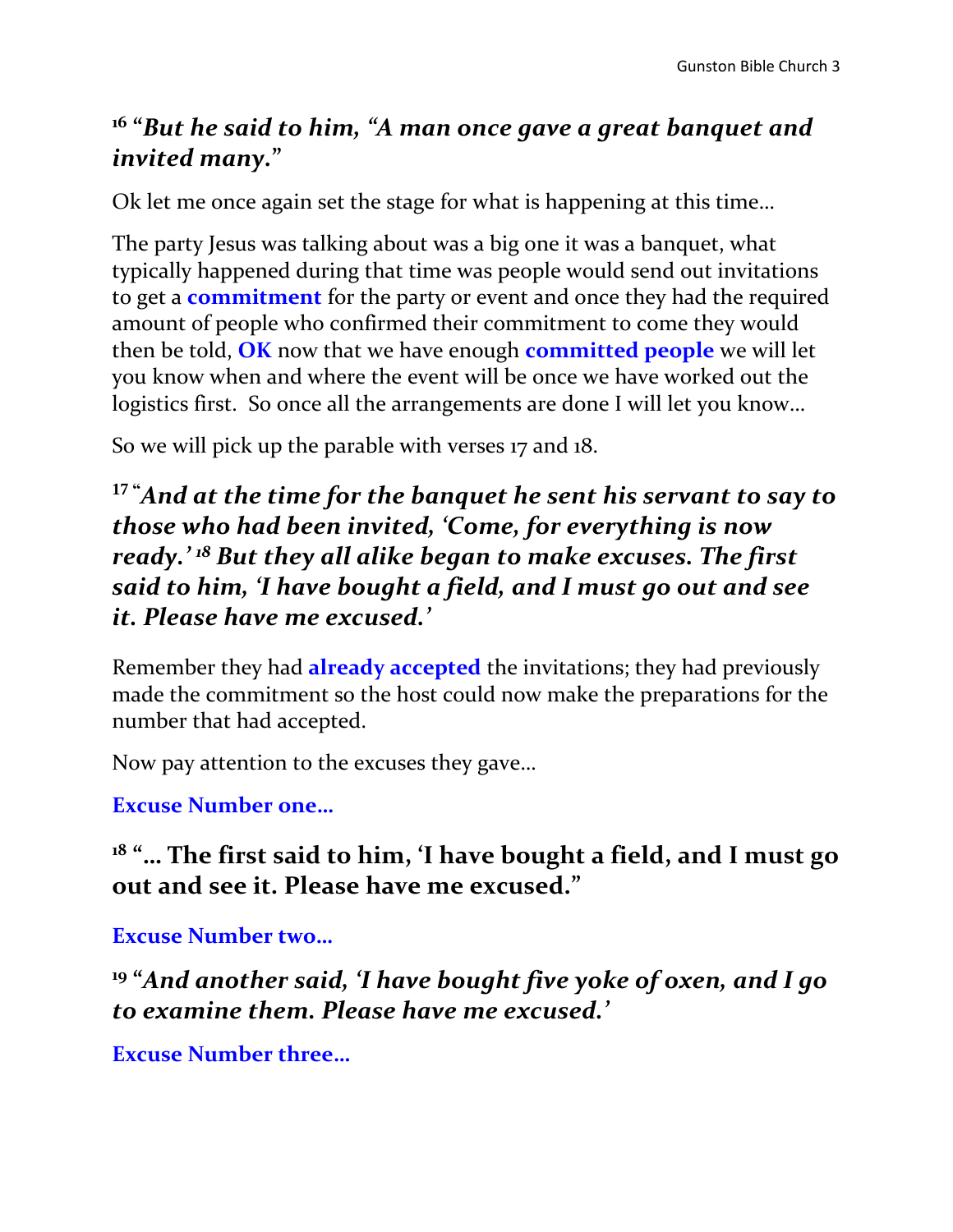**<sup>20</sup> "And another said, 'I have married a wife, and therefore I cannot come."**

## **<sup>21</sup> "***So the servant came and reported these things to his master. Then the master of the house became angry and said to his servant, 'Go out quickly to the streets and lanes of the city, and bring in the poor and crippled and blind and lame."*

Remember these are the same people that the Pharisees would **never socialize with**, they were considered the outcast, not the social elite.

This is who Jesus asked to come in and dine with, the ones the Pharisees would never accept.

They had no excuse like the others did, they were the poor that could not afford to buy oxen, the blind who could not go and examine real estate, the poor, blind, lame, who were not usually given in marriage.

This crowd would be hungry and lonely, and only too happy to accept an invitation for a **FREE banquet**.

We will continue with verse 22

#### **<sup>22</sup> "***And the servant said, 'Sir, what you commanded has been done, and still there is room."*

Remember when Christ was born there was **NO ROOM**, now through Christ there **IS ROOM**!

Continuing with verse 23 and 24 …

## **<sup>23</sup> "***And the master said to the servant, 'Go out to the highways and hedges and compel people to come in, that my house may be filled. <sup>24</sup> For I tell you, none of those men who were invited shall taste my banquet."*

Now we will look at the reason they didn't attend the banquet, Excuses!

Excuses are the **problem**, we all…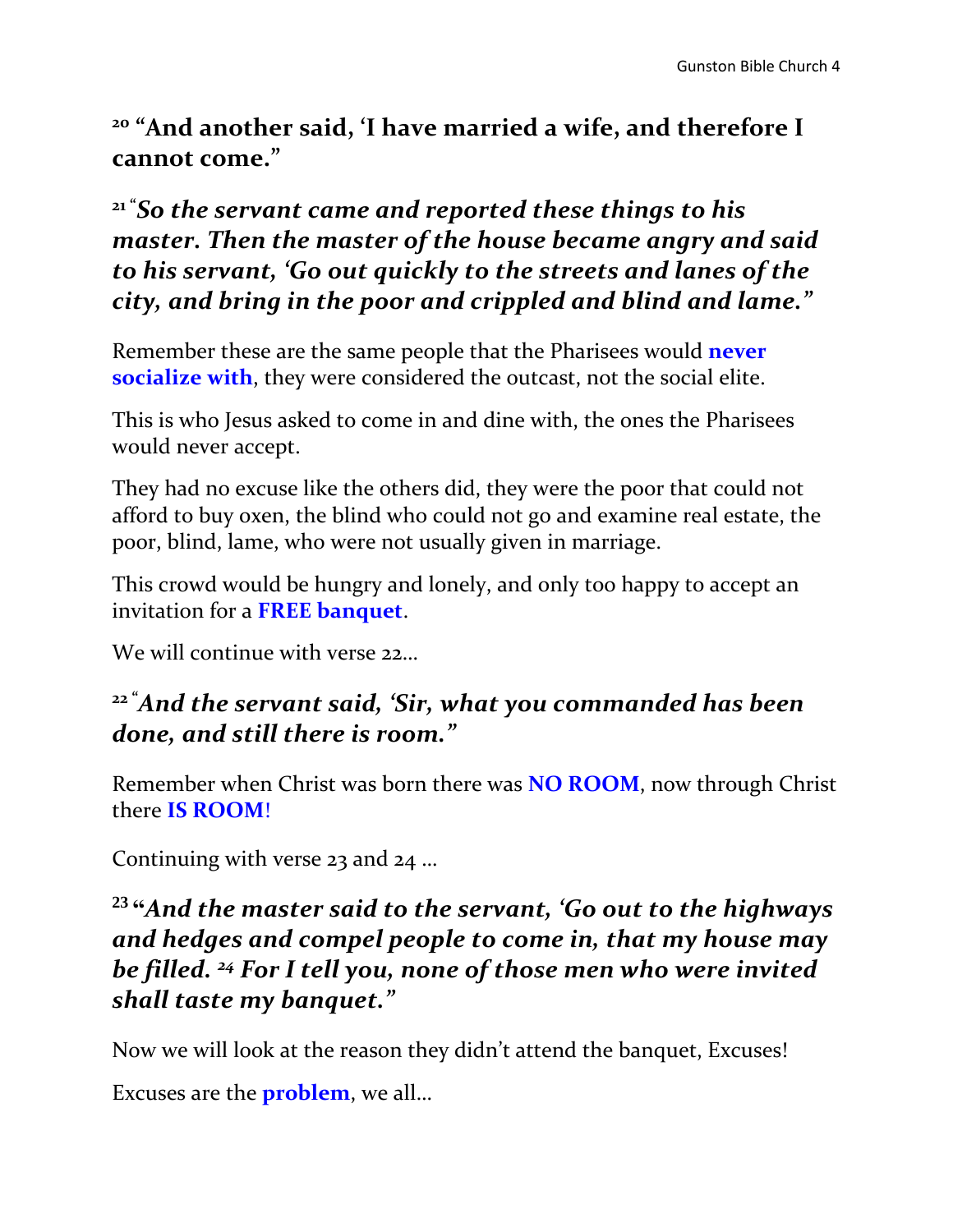- $\checkmark$  Have them
- $\checkmark$  Find them
- $\checkmark$  Invent them

It reminds me of when I was training for the Marine Corps Marathon a few years ago, with my co-worker, neighbor and good friend. We would leave the house every morning between 430 and 445 A.M. to get up to the Pentagon and get a run in prior to the start of the work day. Every day we would start from the Navy Annex on top of the hill and head past the Pentagon toward the Washington Monument. Now almost every day while we were running I would ask,

- $\checkmark$  When are we at the half way point?
- $\checkmark$  When are we turning around?
- $\checkmark$  How far are we going?

I would continue with a barrage of questions, I wanted to turn around I didn't want to put in the time and effort required.

I remember waking up and calling him and saying, it looks like rain this morning, I'm not running. I would come up with any excuse to skip the morning runs…

I was looking for an easy way out, a way of getting out of the **commitment** I made for training.

Excuses, we as adults, hate excuses when our children use them, for why they…

- $\checkmark$  Did not clean their room
- $\checkmark$  Do their homework
- $\checkmark$  Failed a test

It is always an excuse, someone else's fault, never their own.

Now just ask yourself where the kids learn so much about making excuses?

They learned it **from us**! When we make excuses for…

- $\checkmark$  Not working out
- $\checkmark$  Not pushing away from the table
- $\checkmark$  Not following through with things we've said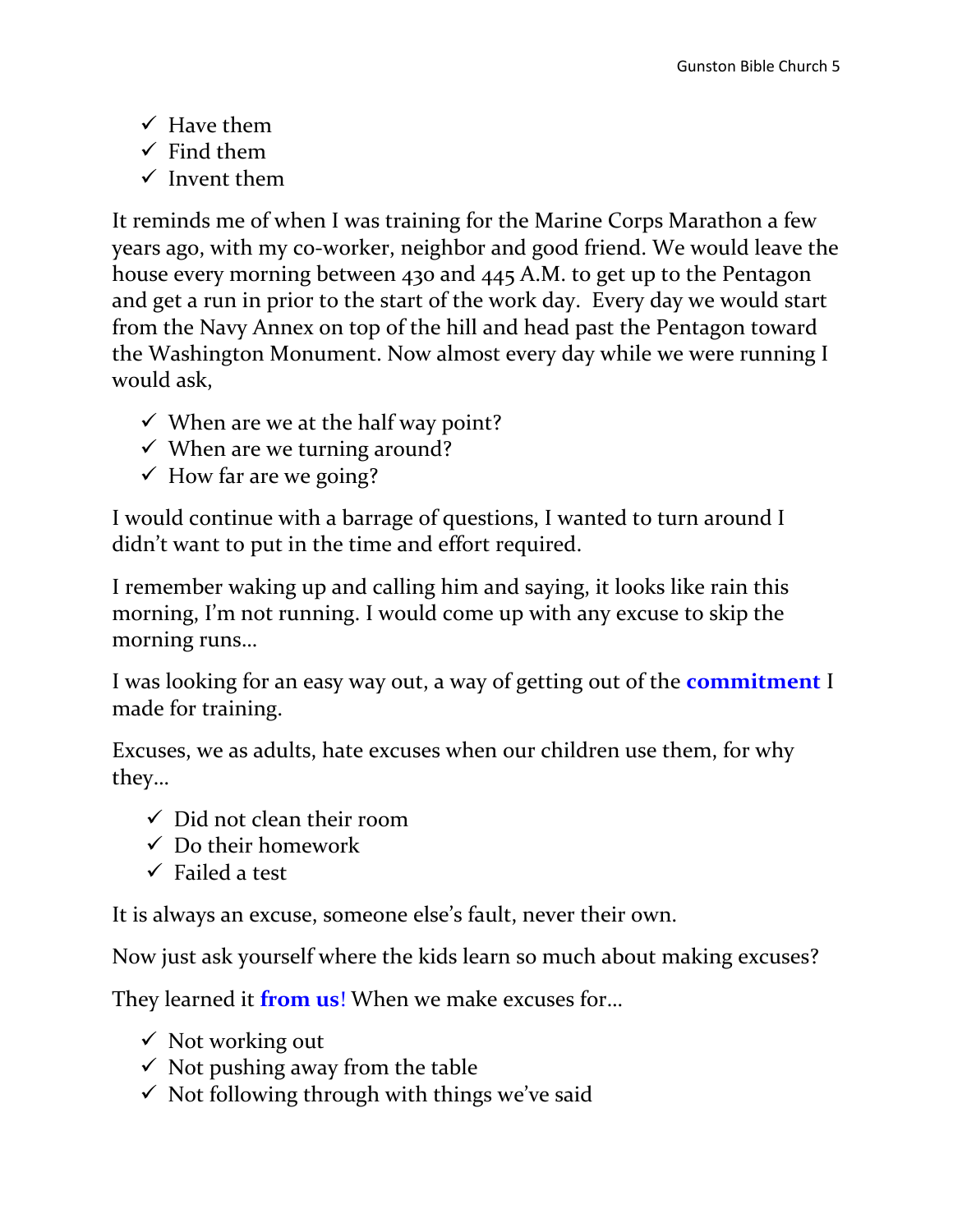$\checkmark$  Not spending quality "Family Time"

Excuses keep us from stepping up and **accepting responsibility**

Excuses kept them away for the meal that was prepared for them, for the banquet that was prepared in their honor.

Now let us look a little deeper into the excuses given and see if we can't figure out what was going on there.

# **1. Too Concerned with the World**

**Excuse Number 1** is found in verse 18:

#### **18 "***The first said, I have just bought a field, and I must go and see it***."**

This person was caught up with or **consumed** with the things of **this world!** When we fall into this trap you will see that you will never be satisfied, you will always want more…

Look at it this way, as soon as you get the next big thing, I-Phone 7 guess what happens, the I-Phone 8 comes out, just like X-Box then X-Box 360 now X-Box-One. You will always wind up chasing the next big thing.

## **1 John 2:15,** *"Do not love the world or the things in the world. If anyone loves the world, the love of the Father is not in him."*

They are all excuses, excuses that keep us from the banquet God has prepared for us…

I bought a field that is why I can't come to the banquet…

# **2. Too Concerned with Responsibility**

Excuse Number 2 is found in verse 19…

## **19 "***Another said, 'I have just bought five yoke of oxen, and I'm on my way to try them out. Please excuse me.***"**

This person is **consumed with responsibility**, so many things going on?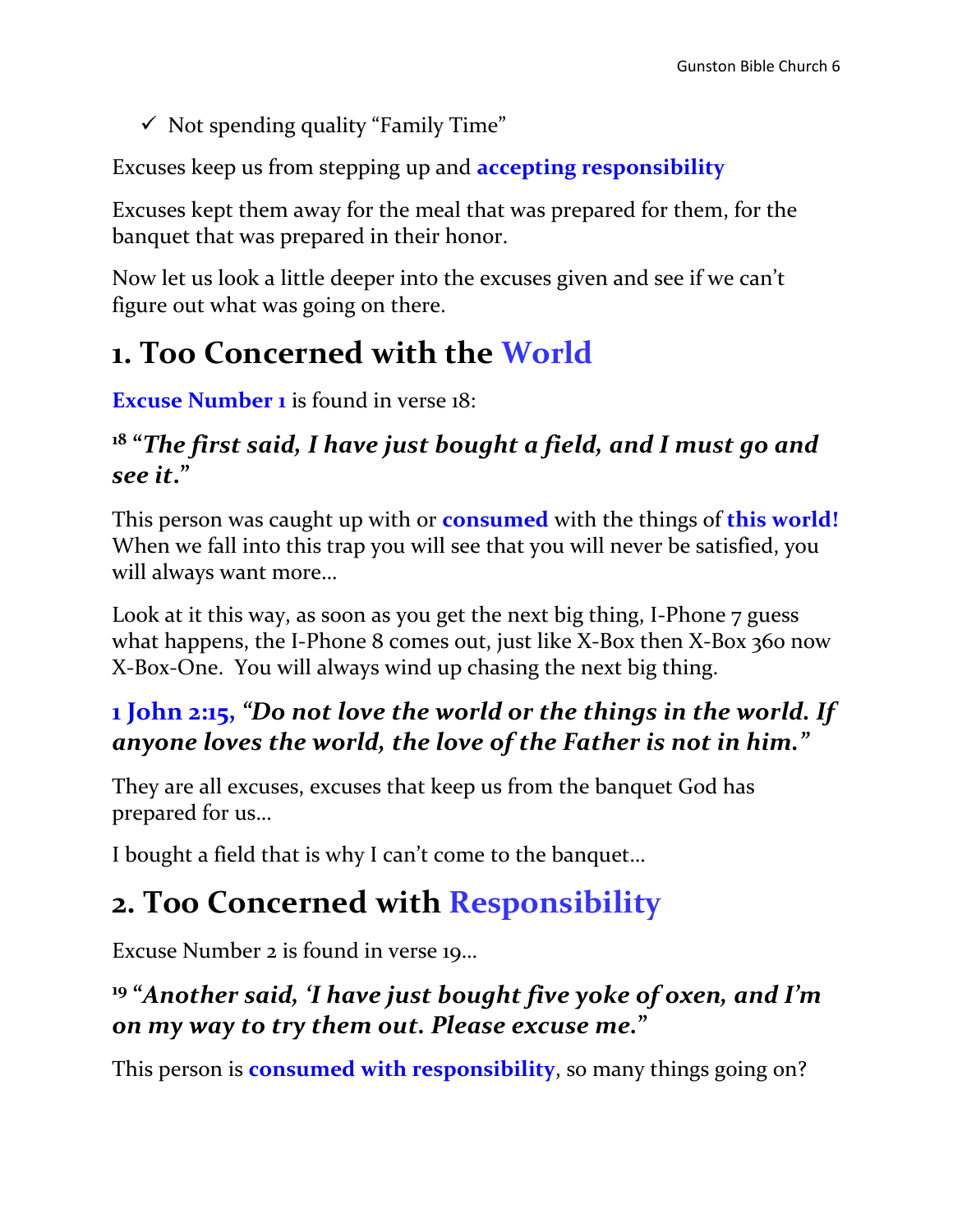Can anyone relate to this?

They are so busy, busy doing all kinds of things

- $\checkmark$  Busy setting the table
- $\checkmark$  Busy clearing the table
- $\checkmark$  Busy washing the dishes
- $\checkmark$  Busy with school
- $\checkmark$  Busy with work
- $\checkmark$  Busy with FACEBOOK, etc.
- $\checkmark$  Busy with bring busy

We get so busy that we push out **what really matters in life**.

This is an illustration that I am sure you have heard, however, would like to use it again as I think if you listen to it again with Business in mind it may take on a different meaning.

A philosophy professor stood before his class with several items laid out on a table in front of him.

As the class began, he picked up a large, empty glass jar and proceeded to fill it with **rocks**, each about 2" in diameter. When he had piled the rocks to the brim, he asked the students if they though the jar was **full**?

They all agreed that it was.

The professor then picked up a box of **pebbles** and poured them into the jar, shaking it slightly so that the pebbles rolled into the gaps between the rocks.

Once more, he asked the students, if the jar was **full**?

Again, they agreed it was.

With that, the professor picked up a box of **sand** and poured it into the jar, where it filled the spaces between the rocks and the pebbles. Once more, he asked the students if the jar was **full**.

Again, they agreed it was.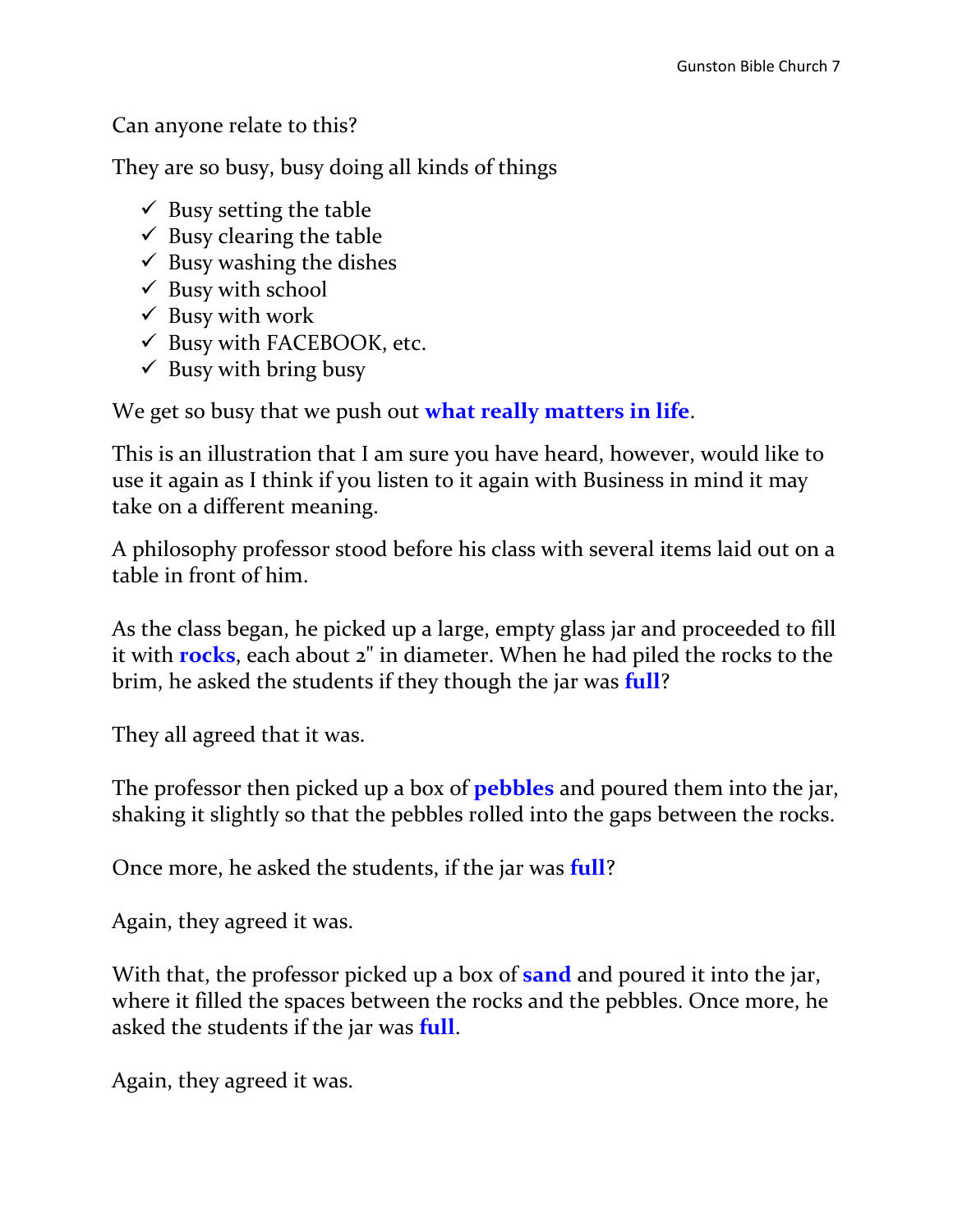The professor then produced two **cups of coffee** from under the table and proceeded to pour their entire contents into the jar, effectively filling the empty space between the sand.

The students laughed.

"Now," said the professor, "I want you to recognize that this is your life.

- $\checkmark$  The **Rocks** are the **important things** your family, your spouse, your health, and your children - things that would still make your life full even if everything else was lost.
- The **pebbles** are the **other things** that matter,-like your job, your house, your car.
- $\checkmark$  The **sand** is everything else; the **small details** of life.

"If you put the sand into the jar first, there will be no room for the pebbles or the rocks. The same goes for your life.

If you spend all your time and energy on the small stuff, you will **never have room** for the things that are most important to you.

Take care of the rocks first - the things that **really matter**. The rest is just sand."

One of the students raised her hand and inquired what the coffee represented.

The professor smiled, "I'm glad you asked. It just goes to show you that no matter how full your life may seem, there's always room for a cup of coffee between friends."

#### **Matthew 6:34,** *"Therefore do not be anxious about tomorrow, for tomorrow will be anxious for itself. Sufficient for the day is its own trouble."*

**No excuses**, they are looking for reasons to get out of the party, not that the master had asked them to do anything like manual labor, he had simply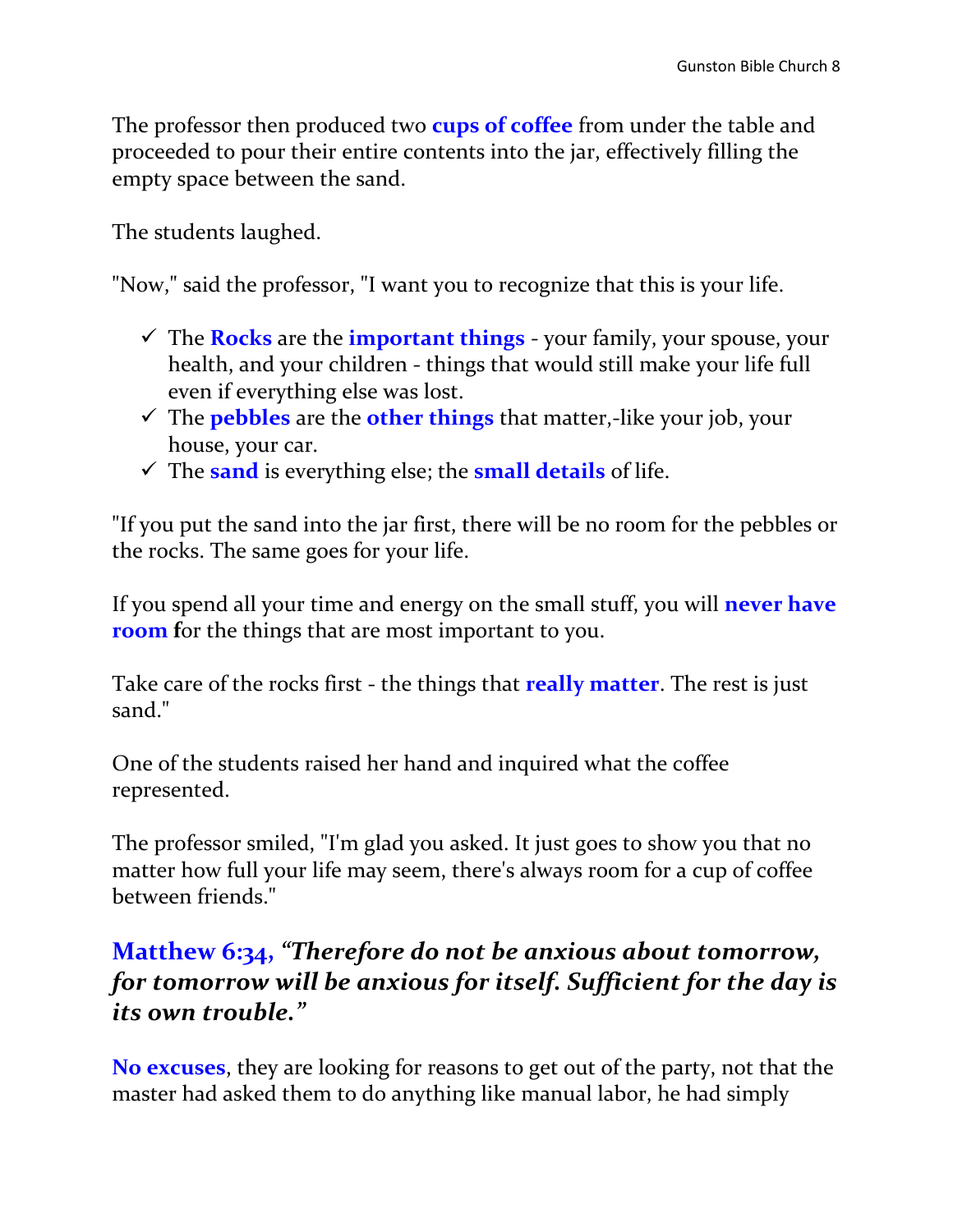asked them to come join the party, sit down and enjoy the meal he had prepared for them.

## **3. Too Concerned with Relationships**

The final excuse, Excuse Number 3 is found in verse 20...

## **20 "***Still another said, 'I just got married, so I can't come."*

Now this person was consumed by or with a **relationship**. Please listen to me saints there is nothing wrong with a relationship that is unless it distracts you from attending the banquet the Lord has prepared for you.

Don't make any excuse or push back from God's table, when he is asking you to come in and dine with him.

## **Matthew 10:37, "Whoever loves father or mother more than me is not worthy of me, and whoever loves son or daughter more than me is not worthy of me."**

Saints please remember, what does it profit a man to gain the whole world, and lose your soul? (Mark 8:36)

God is saying I love you; he is **inviting you** to the banquet he has prepared for you.

There may be some here today that are saying Come on Pastor Dave, I'm **not worthy,** I've made too many mistakes in my life. I am not worthy to sit at God's table, I'm not good enough!

But God has made a way for you to come; there is **still room** at his table.

Remember who were the first people that were invited to come and worship the baby Jesus?

The shepherds, who were considered the outcast of their day.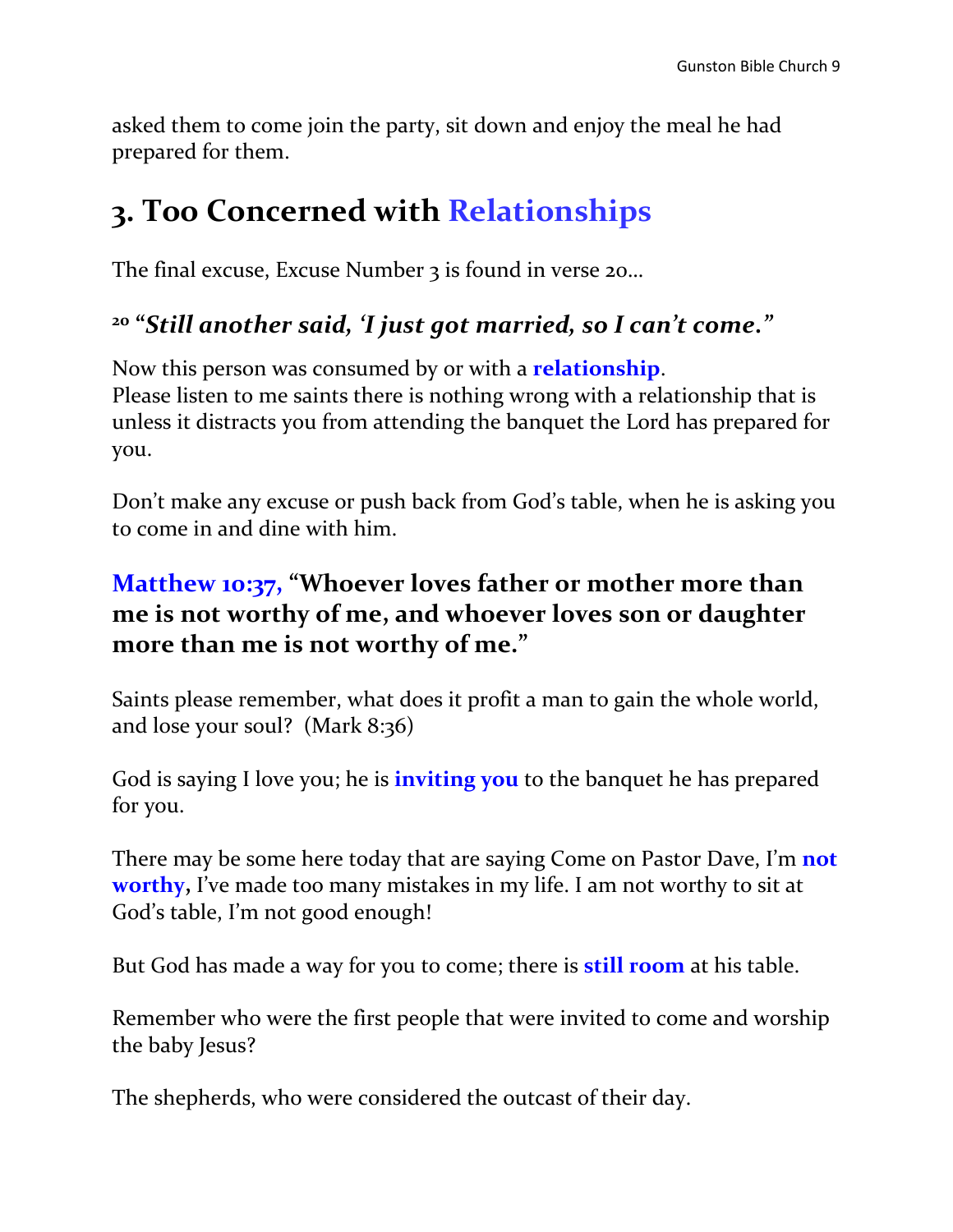The only pre-requisite for us to come to God is for us to acknowledge that we are a **sinner and in need of salvation**.

The great things to remember is that there is **still room**…

No matter how many times we have rejected God there is **still room** at his table.

How many are thankful that we serve a God of **second chances**? God says the table is set, all things are ready now, Come! Nothing more needs to be done for the Salvation of your soul, because Jesus Christ already finished the work on the cross. The feast has been spread on the table for you, the invitation if free, and **you are invited to come**.

Today you might be here and you are not a Christian; oh don't get me wrong you have been to church many times, however never made that commitment to Christ.

Saints I would tell you…

- **<del></del> ← Come back** to his table
- **<del></del> ← Come back** to his grace
- **Come back** to his mercy
- **Come back** to his forgiveness
- **Come** feast with God

We know in your word where it says we are **not promised** tomorrow, found in Proverbs 31.

I don't want to **miss the opportunity** to dine with you. Don't miss what is being offered to you today.

The Table is set and you are being invited, **Come and Dine** with me….